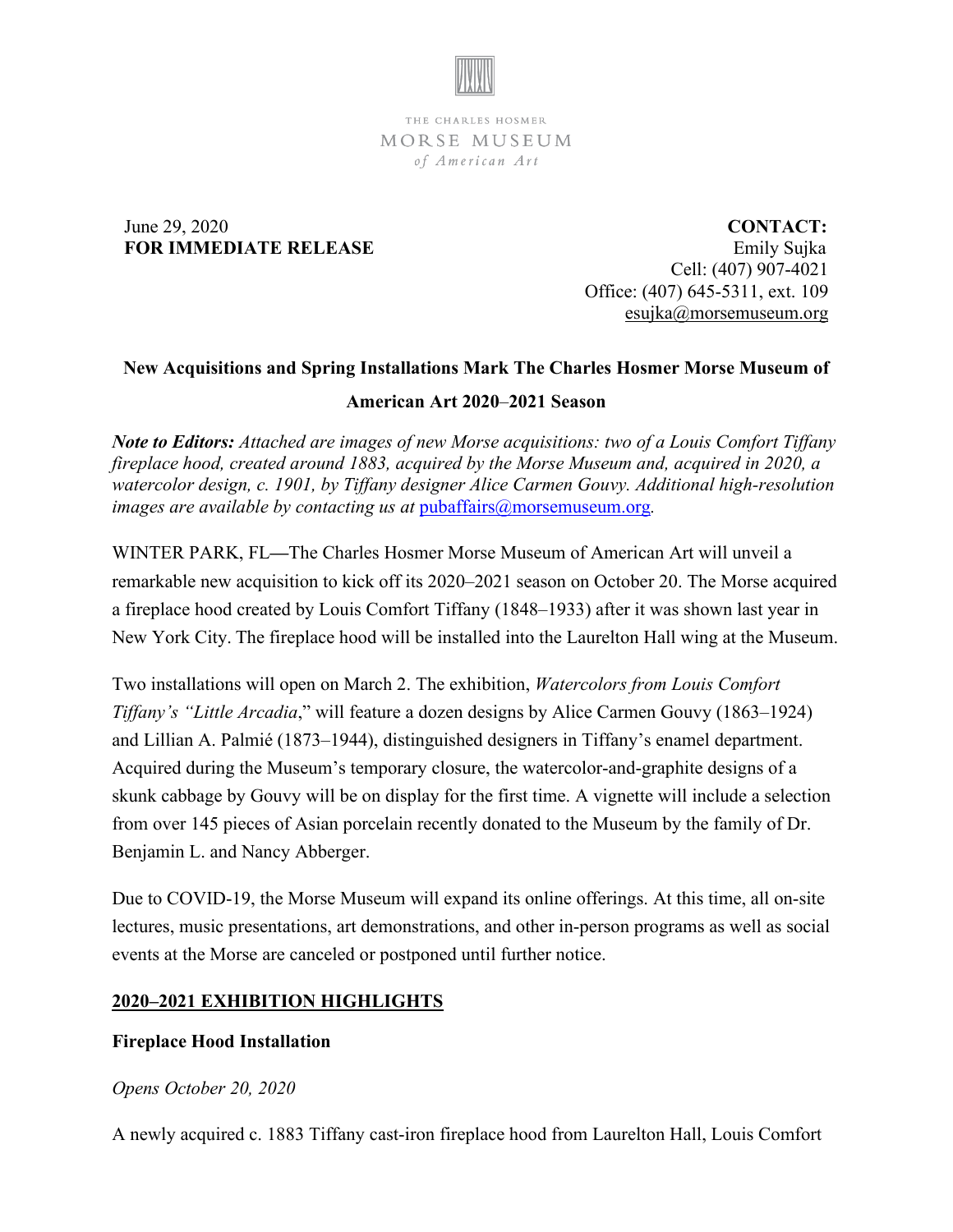Tiffany's celebrated Long Island home, is set to enrich the Museum's Laurelton Hall galleries that contain the largest repository of art and architectural objects from Tiffany's legendary estate. Thought to be lost to the fire that consumed much of the estate in 1957, the fireplace hood was one of his most cherished objects. The hood was originally designed, fabricated, and installed at Tiffany's Seventy-Second Street house in New York City. In 1919, he had the fireplace hood removed and brought to Laurelton Hall. The Morse Museum's installation of the massive fireplace hood, measuring over 66 inches tall and 55 inches wide, recalls its original setting in New York City.

### **Watercolors from Louis Comfort Tiffany's "Little Arcadia"**

### *Opens March 2, 2021*

Louis Comfort Tiffany (1848–1933) employed many designers, but only a handful of these individuals were selected to work in the enamel department, which Tiffany Studios employees somewhat enviously referred to as "little Arcadia." Alice Carmen Gouvy (1863–1924) and Lillian A. Palmié (1873–1944) were two of those designers selected. At Tiffany's idyllic workshop, Gouvy, Palmié, and others were able to freely pursue their creativity without the stresses of Tiffany's more commercially driven shops. Watercolor studies, examining plant species in detail, lined the enamel workshop's walls. The designs served as guides and inspiration for many Tiffany enamels, and later ceramics. This exhibition includes a dozen watercolors including one, a colorful and sensitive study of a skunk cabbage executed and signed by Gouvy, recently acquired by the Morse. The watercolor depicts two distinct views of the cabbage, giving the viewer a completely whole, three-dimensional sense of the plant.

#### **Vignette: Chinese Blue and White Porcelain**

#### *Opens March 2, 2021*

Chinese blue and white porcelain was among many Asian sources of inspiration for European and American artists and designers in the nineteenth and early twentieth centuries. Today, these precious Asian ceramic pieces are still avidly collected and enjoy a large popular audience. In the eighteenth century, two regional variations of porcelain—Canton and Nanking (both produced in the port city of Guangzhou)—emerged. The industry served westerners eager to add an exotic element to their dining rooms. Complete sets of Canton porcelain, fashioned to accommodate European eating traditions, were embellished with broad brushstrokes of toned blues depicting flowers, village scenes, and interweaving patterning. Nanking wares reflected the higher quality of export porcelain. They featured evenly executed cobalt scenes in more refined detail, often embellished with gold accents. Artists like James Abbott McNeill Whistler (1834–1903) and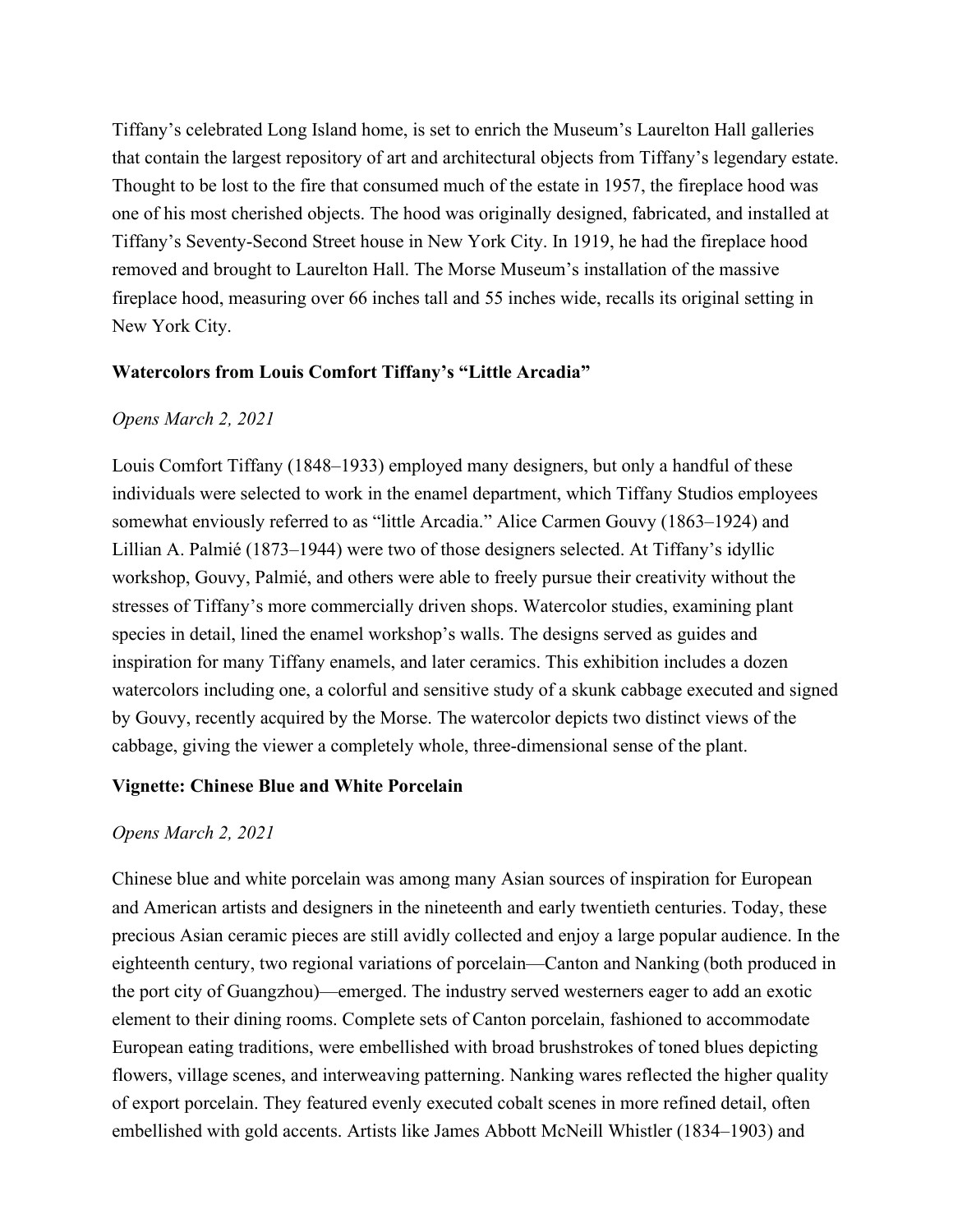Louis Comfort Tiffany (1848–1933) admired the ornamentation of these Chinese ceramics and incorporated them into some of their most famous interiors. This vignette exhibits numerous examples of these in-demand Chinese ceramics ranging from around 1740 to 1890. The works were collected over the course of 40 years by life-long Orlando residents Dr. Benjamin L. and Nancy Abberger and recently donated to the Morse Museum by the Abberger family.

## **EXTENDED EXHIBITIONS**

## **Vignette: Charles Hosmer Morse's Study at Osceola Lodge**

# *Extended until February 21, 2021*

The Morse Museum's current vignette *Charles Hosmer Morse's Study at Osceola Lodge* displays, within a designed interior, furnishings and other objects from the study of Osceola Lodge in Winter Park. Charles Hosmer Morse (1833–1921), the Chicago industrialist and philanthropist for whom the Museum is named, began wintering in Winter Park in 1883 and purchased the house on Lake Osceola in 1904. Morse modernized the late nineteenth-century interior in the Arts and Crafts style with chairs and tables as well as decorative objects from such respected firms as Tobey Furniture Company in Chicago and the workshops of Gustav Stickley (1858–1942), the influential figure who helped popularize the movement's reforming ideals across the United States. Osceola Lodge became Morse's permanent home in 1915.

## **Earth into Art—The Flowering of American Art Pottery**

## *Extended until September 26, 2021*

The 1876 Centennial International Exhibition in Philadelphia, with its displays of fine French and Asian ceramics, begot American art pottery, the first truly American art to receive acclaim both in the United States and abroad. American women developed a passion for china painting and, at this pivotal post-war juncture in American history, this work was seen as an acceptable vocation for women. No women were more important to the flowering of the art pottery industry in America than Maria Longworth Nichols Storer (1849–1932), who founded Rookwood Pottery, and Mary Louise McLaughlin (1847–1939), an artist and author who promoted china painting as a profitable pursuit for women. This exhibition provides a window onto key developments in American Art Pottery, including the contributions of Storer, McLaughlin, and others.

## **Ongoing**

Works by Louis Comfort Tiffany (1848–1933)—including Tiffany's chapel from the 1893